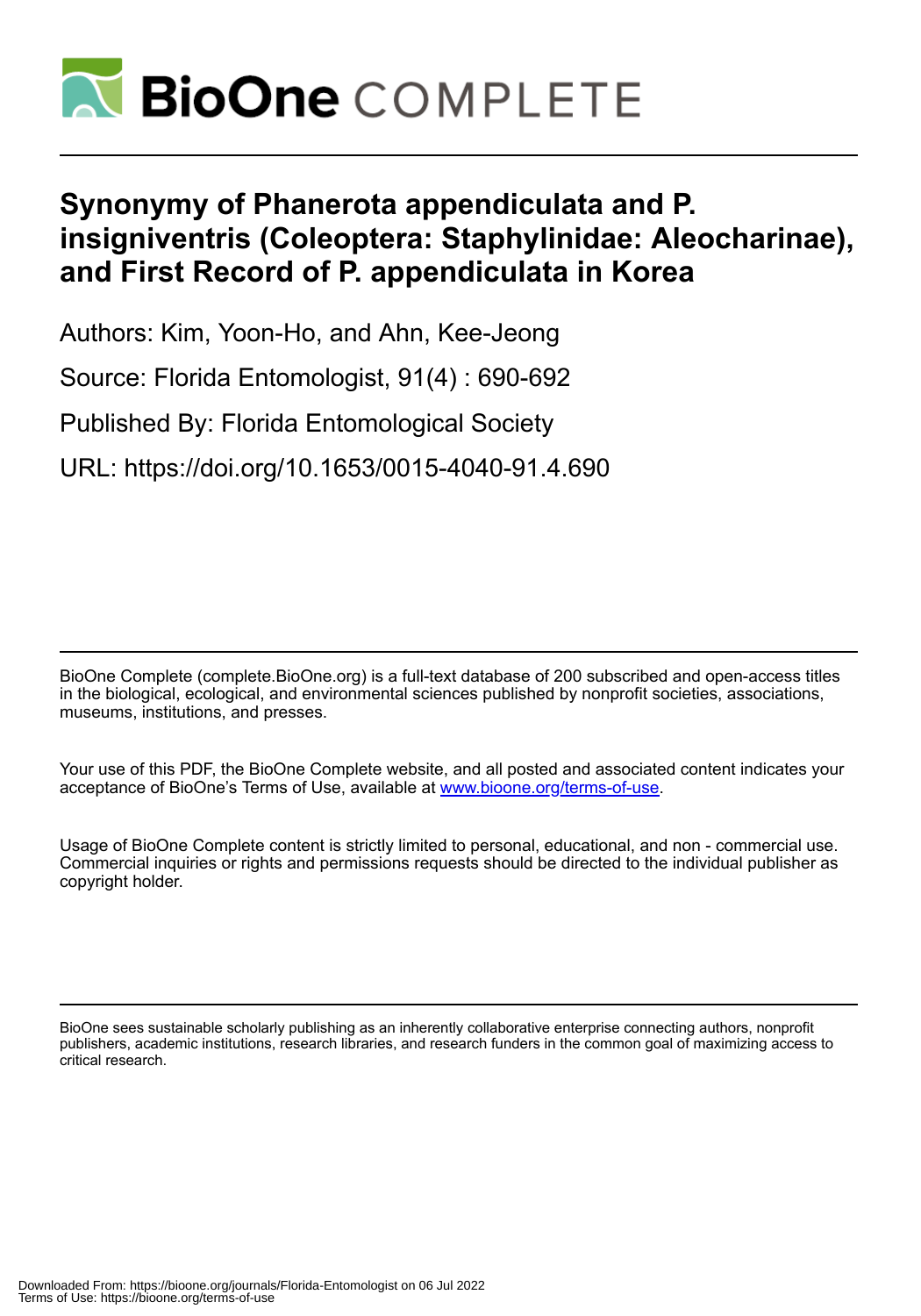# SYNONYMY OF *PHANEROTA APPENDICULATA* AND *P. INSIGNIVENTRIS* (COLEOPTERA: STAPHYLINIDAE: ALEOCHARINAE), AND FIRST RECORD OF *P. APPENDICULATA* IN KOREA

#### YOON-HO KIM AND KEE-JEONG AHN Department of Biology, Chungnam National University, Daejeon 305-764, Republic of Korea

*Phanerota appendiculata* (Motschulsky) was first described as *Gyrophaena appendiculata* (Motschulsky, 1858). Later, Cameron (1934) proposed the new subgenus *Acanthophaena* under *Gyrophaena* Mannerheim, based on male characters of abdominal sternite V with lateral margins expanded as a lamelliform process, and with a short mesosternal process. In 1939, Cameron redescribed *G*. (*A*.) *appendiculata* with 2 new species, including *G. insigniventris*. However, Seevers (1951) recognized that the placement of *Acanthophaena* under *Gyrophaena* was not correct. Finally, Ashe (1984) presented evidence that *Acanthophaena* should be treated as a subgenus of *Phanerota* Casey.

While studying Korean *Gyrophaena*, we found a species with a very unusual body form. After detailed comparisons with many syntypes of *Gyrophaena*, the species was identified as *Phanerota appendiculata*. In addition, syntypes of *P. insigniventris* were very similar to *P. appendiculata*. Diagnostic characteristics (structures of antennae, tergite VIII, median lobe, and paramere) of *P. insigniventris* were not sufficient to maintain the separation of *P. insigniventris* and *P. appendiculata*. Therefore, after studying 3 specimens of *P. insigniventris* and 59 specimens of *P. appendiculata*, we synonymize *P. insigniventris* under *P. appendiculata* and report *P. appendiculata* for the first time in Korea.

# *PHANEROTA APPENDICULATA* (MOTSCHULSKY)

*Gyrophaena appendiculata* Motschulsky, 1858: 228; Cameron, 1934: 23; 1939: 60.

# *Phanerota appendiculata*: Ashe, 1984: 238.

#### *Gyrophaena insigniventris* Cameron, 1939: 60. **New synonym**

Description. Body length 3.2-3.8 mm. Body (Fig. 1) flattened dorsoventrally. Color usually brown, head and tergites V-VI dark brown. Body surface glossy and slightly pubescent. Head about  $1.7 \times$  wider than long. Surface glossy with some macrosetae. Eyes extremely large, occupying most of lateral margin of head, eyes coarsely faceted. Infraorbital carina well developed. Antenna (Fig. 2A) pubescent. Antennomere 4 about  $1.8 \times$ longer than wide, 5-7 about  $1.1 \times$  longer than wide, 8-10 as long as wide. Labrum transverse,



Fig. 1. Habitus. *Phanerota appendiculata*, male, 3.8 mm.

major setae distinct. Tip of lacinia with well developed spore brush. Mandible not bifid, strongly curved ventrally, patch of denticles present on ventral molar region. Labium with ligula entire, protruded, more or less pointed. Labial palpi with 2 articles. Pronotum slightly transverse, broadly oval, about  $1.5 \times$  wider than long. Surface with fine punctures, macrosetae scattered at side. Hy-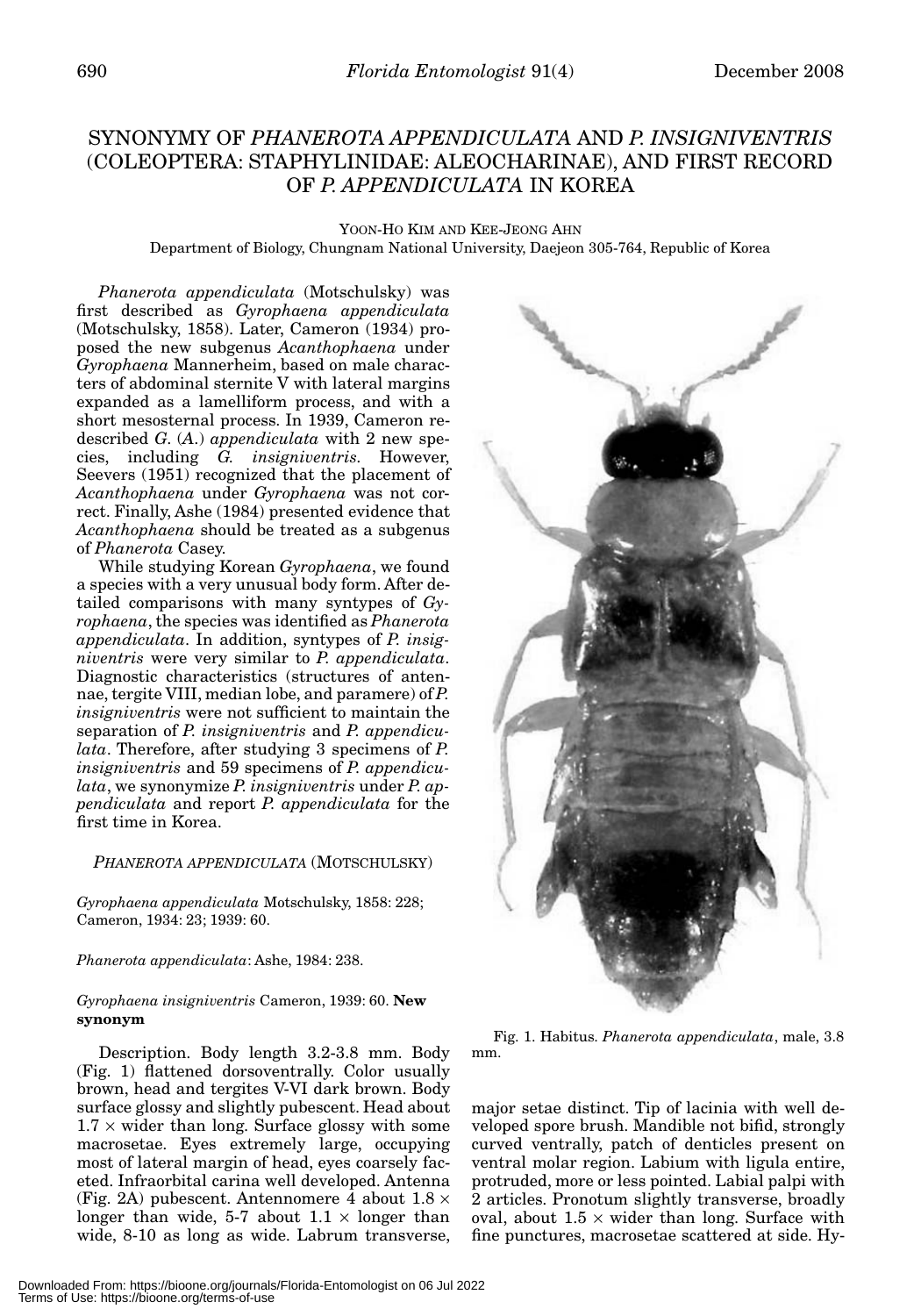

Fig. 2. *Phanerota appendiculata*, A: antenna, ventral aspect; B: female tergite VIII, ventral aspect; C: male tergite VIII, ventral aspect; D: spermatheca, lateral aspect; E: median lobe, lateral aspect. Scale bars = 0.1 mm.

pomera visible in lateral aspect. Elytra about 1.6  $\times$  longer than wide, outer apical angles slightly sinuated. Surface glossy and macrosetae scattered at side. Mesosternal process with medial longitudinal carina extended to middle of mesocoxal cavity. Coxae widely separated. Tarsal formula 4-4-5. Abdominal tergites II-VII with macrosetae scattered at side. Male tergites III-V transversely impressed, tergite VII with 6 tubercles on hind margin. Male tergite VIII (Fig. 2C) with 3 processes, median one small, lateral ones large. Female tergite VIII (Fig. 2B) with 4 processes, inner ones small and acute at apex. Male with abdominal sternite V with each lateral mar